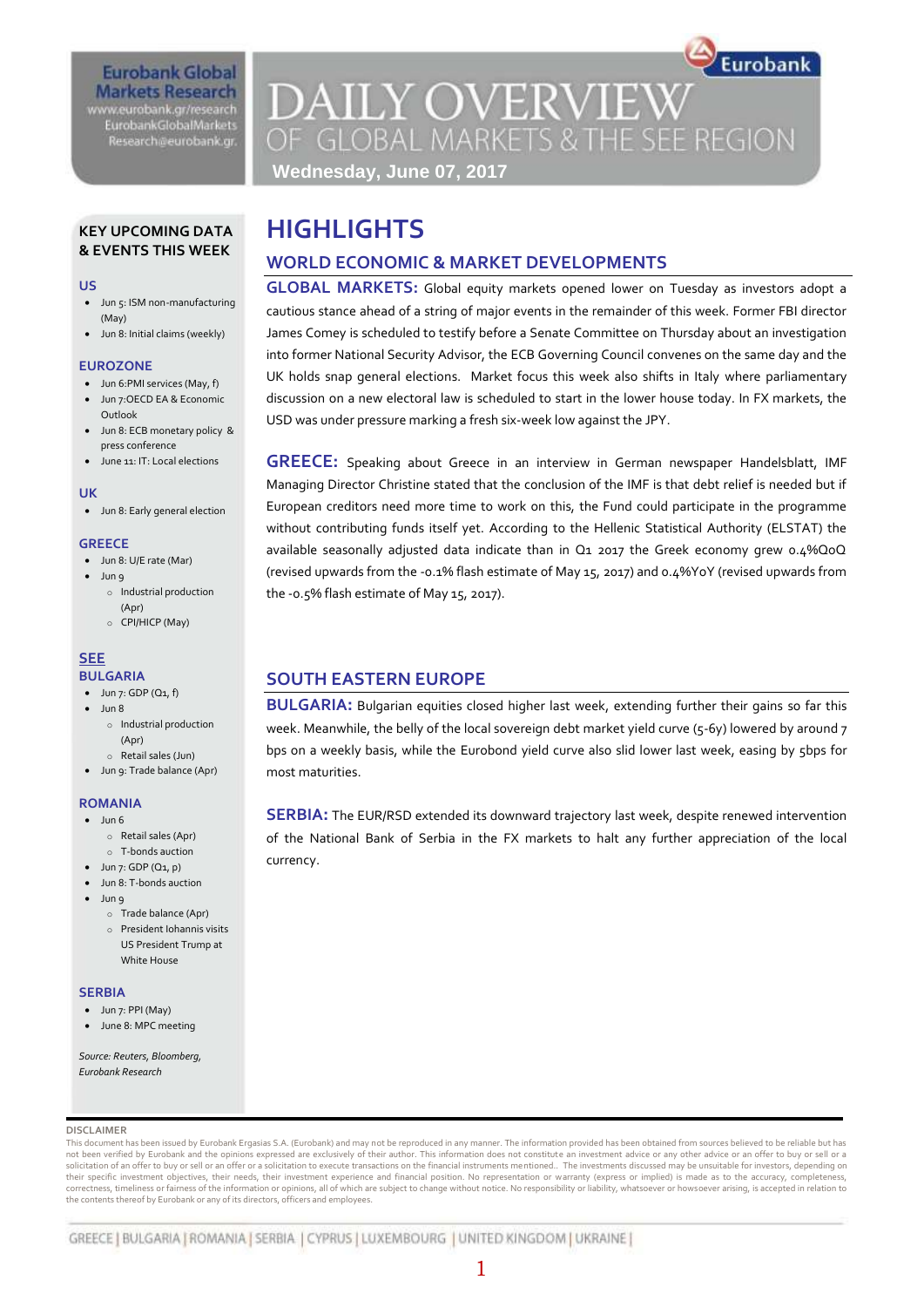November 14, 2013

June 7, 2017

# **AILY OVERVIEW** OF GLOBAL MARKETS & THE SEE REGION









*Source: Reuters, Bloomberg, Eurobank Research*

# **Latest world economic & market developments**

### **GLOBAL MARKETS**

Global equity markets opened lower on Tuesday as investors adopt a cautious stance ahead of a string of major events in the remainder of this week. Former FBI director James Comey is scheduled to testify before a Senate Committee on Thursday about an investigation into former National Security Advisor while the ECB Governing Council convenes on the same day. The Central Bank is expected to revise upward its assessment on the euro area economy adopting overall a less dovish stance compared to that in the prior meeting amid increased optimism over the euro area's growth prospects. However, with respect to the forward guidance, any change is likely to be minimal so as the ECB to prevent an unwarranted tightening of financial conditions. UK general elections are also held on Thursday with recent opinion polls suggesting a majority for the Conservative Party but not quite the landslide victory anticipated when PM Theresa May called general elections back in April. In FX markets, the USD was under pressure marking a fresh six-week low of 109.54 against the JPY earlier today on market cautiousness ahead of the former FBI director's investigation, the weaker-than-expected US non-farm payrolls report for May released late last week and an unexpected drop in the US' ISM non-manufacturing index. Turning to fixed-income safehavens, German Bunds were little changed on a daily basis while UST yields were slightly lower, expected to continue moving within recent tight ranges ahead of the ECB meeting later this week. Market focus this week also shifts to Italy where parliamentary discussion on a new electoral law is scheduled to start in the lower house today. Italy's Constitutional Affairs Committee reportedly signed off on a new German-style electoral law that was approved by the main political parties, a development that is likely to open the way for early elections in fall.

[ppetropoulou@eurobank.gr](mailto:ppetropoulou@eurobank.gr)

## **GREECE**

Speaking about Greece in an interview in German newspaper Handelsblatt, IMF Managing Director Christine stated that the conclusion of the IMF is that debt relief is needed. This does not imply a haircut but significant extensions of maturity and deferral of interest payments, which may be delivered after the end of the programme but need to be clearly articulated now in order to restore credibility for the markets and investors. The IMF Head added, however, that if European creditors need more time to work on this, the Fund could participate in the programme "to help catalyze funding and debt relief from other creditors" without contributing funds itself yet. In any case, conditional on a positive compliance report with regard to the  $2^{nd}$  review pending items, the IMF's participation in the programme will allow European partners to approve at the June  $15^{th}$  Eurogroup the next loan disbursement for Greece, which is reportedly estimated at €7-10 billion. In other news, according to the Hellenic Statistical Authority (ELSTAT) the available seasonally adjusted data indicate than in Q1 2017 the Greek economy grew 0.4%QoQ (revised upwards from the -0.1% flash estimate of May 15, 2017) and 0.4%YoY (revised upwards from the -0.5% flash estimate of May 15, 2017).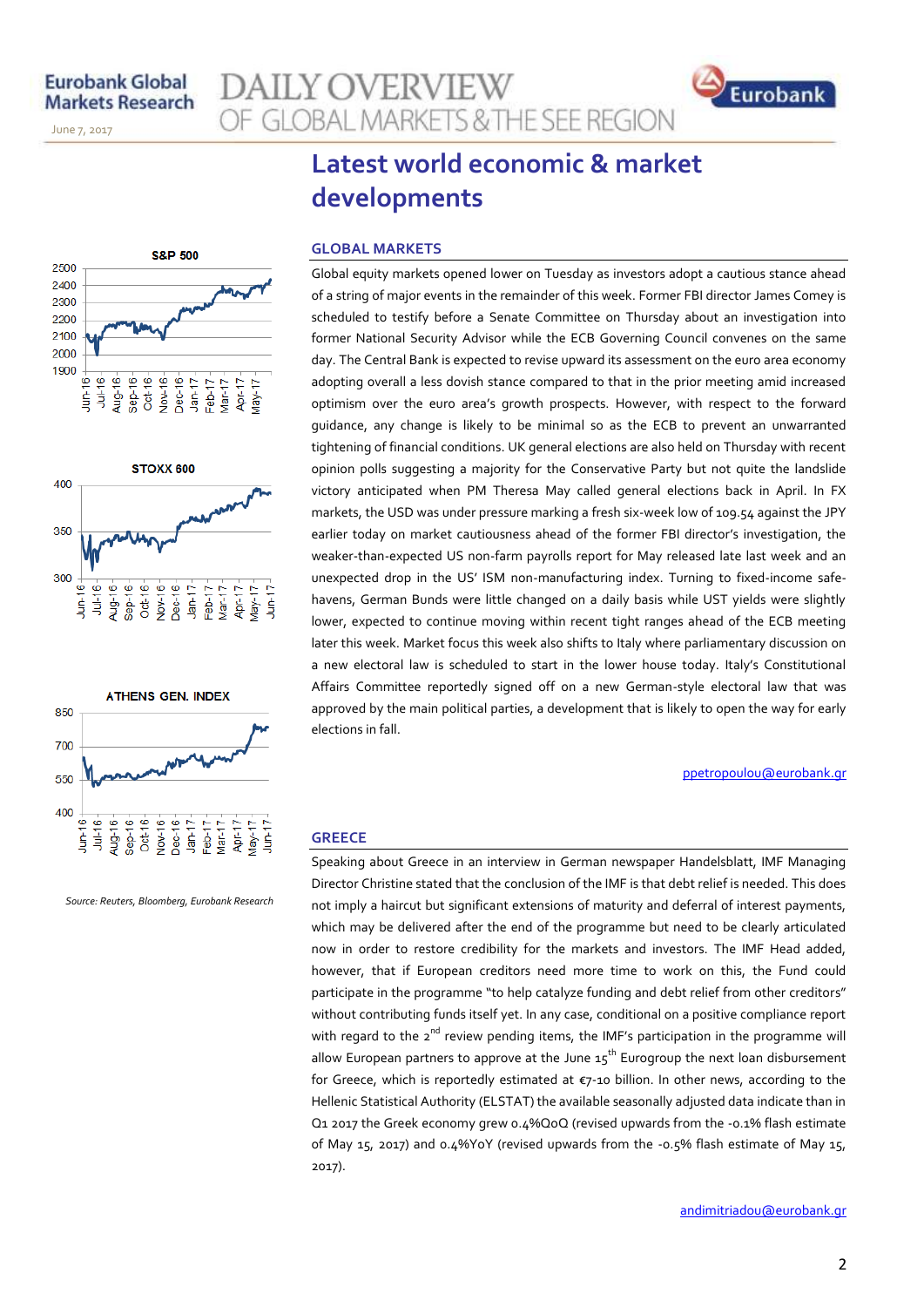November 14, 2013

June 7, 2017

| <b>BULGARIA: Indicators</b> | 2015   | 2016e        | <b>2017f</b> |  |  |
|-----------------------------|--------|--------------|--------------|--|--|
| Real GDP growth %           | 3.6    | 3.5          | 3.0          |  |  |
| CPI (pa, yoy %)             | $-0.1$ | $-0.7$       | 0.6          |  |  |
| <b>Budget Balance/GDP*</b>  | $-2.9$ | -0.8         | $-1.4$       |  |  |
| Current Account/GDP         | 0.4    | 3.0          | 1.5          |  |  |
| <b>EUR/BGN</b> (eop)        | 1.9558 |              |              |  |  |
|                             | 2016   | current 2017 |              |  |  |
| Policy Rate (eop)           | N/A    | N/A          |              |  |  |

*\* on a cash basis*

*Source: Reuters, Bloomberg, Eurobank Research, National Authorities*

| <b>CYPRUS: Indicators</b>  | 2015   | 2016e  | <b>2017f</b> |
|----------------------------|--------|--------|--------------|
| Real GDP growth %          | 17     | 28     | 3 N          |
| HICP (pa, yoy %)           | $-1.5$ | $-11$  | በ 5          |
| <b>Budget Balance/GDP*</b> | 0.0    | $-0.3$ | $-0.6$       |
| Current Account/GDP        | $-3.0$ | $-2.8$ | $-3.3$       |
| * FSA 2010                 |        |        |              |

*Source: Reuters, Bloomberg, Eurobank Research, National Authorities*

| <b>ROMANIA: Indicators</b> | 2015   | 2016e   | <b>2017f</b> |
|----------------------------|--------|---------|--------------|
| Real GDP growth %          | 3.7    | 5.0     | 3.5          |
| $CPI$ (pa, yoy %)          | $-0.6$ | -18     | 15           |
| Budget Balance/GDP *       | $-19$  | $-28$   | $-37$        |
| Current Account/GDP        | $-11$  | $-3.0$  | $-3.2$       |
| <b>EUR/RON</b> (eop)       | 4 48   | 454     | 4.60         |
|                            | 2016   | current | 2017         |
| Policy Rate (eop)          | 1.75   | 1 75    | 1.75         |
| * on a cash basis          |        |         |              |

*Source: Reuters, Bloomberg, Eurobank Research, National Authorities*

| <b>SERBIA: Indicators</b>                    | 2015   | 2016e   | 2017f  |  |  |  |  |  |  |
|----------------------------------------------|--------|---------|--------|--|--|--|--|--|--|
| Real GDP growth %                            | 0.8    | 2.8     | 3.0    |  |  |  |  |  |  |
| CPI (pa, yoy %)                              | 1.9    | 1.2     | 2.1    |  |  |  |  |  |  |
| <b>Budget Balance/GDP</b>                    | $-3.7$ | $-1.4$  | $-1.3$ |  |  |  |  |  |  |
| Current Account/GDP                          | $-4.7$ | $-4.0$  | $-3.9$ |  |  |  |  |  |  |
| EUR/RSD (eop)                                | 121.38 | 123.40  | 125.5  |  |  |  |  |  |  |
|                                              | 2016   | current | 2017   |  |  |  |  |  |  |
| Policy Rate (eop)                            | 4.00   | 4.00    | 4.00   |  |  |  |  |  |  |
| Course Boutors, Bloomborn, Furchank Bosonich |        |         |        |  |  |  |  |  |  |

*Source: Reuters, Bloomberg, Eurobank Research, National Authorities*



| <b>Credit Ratings</b> |         |       |             |  |  |  |  |
|-----------------------|---------|-------|-------------|--|--|--|--|
| L-T ccv               | Moody's | S&P   | Fitch       |  |  |  |  |
| <b>SERBIA</b>         | Ra3     | RR-   | RR-         |  |  |  |  |
| <b>ROMANIA</b>        | Baa3    | RRR-  | RRR-        |  |  |  |  |
| <b>BULGARIA</b>       | Baa2    | $BB+$ | <b>BBB-</b> |  |  |  |  |
| <b>CYPRUS</b>         | R1      | RR+   | RR-         |  |  |  |  |

# **Latest economic & market developments in the CESEE region**

### **BULGARIA**

**MLY OVERVIEW** 

**GLOBAL MARKETS & THE SEE REGION** 

Bulgarian equities closed higher last week, extending further their gains so far this week. Against this backdrop, the main, blue-chip, SOFIX index stretched its recent winning streak to end in the black over the last three weeks. The index gained 1.66% last week and advanced by an additional 1.00% so far this week reaching earlier today its highest level since October 2008 around 678 points. Last week's turnover was at its highest in two months (€5.5mn), boosted by Sopharma AD and Doverie United Holding AD. Meanwhile, there was some price adjustment on the local sovereign market with the belly of the yield curve (5-6y) lowering by around 7 bps. The next treasury auction is set on June  $19^{th}$ , when MinFin plans to re-tap the 4-year issue for BGN 50 mn. The Eurobond yield curve also slid lower last week, easing by 5bps for most maturities.

VBoteva@postbank.bg

### **SERBIA**

The EUR/RSD extended its downward trajectory last week, despite renewed intervention of the National Bank of Serbia (NBS) in the FX markets to halt any further appreciation of the local currency. The pair closed on Friday at 122.20/40, having hit a new one-year low of 122.15/35 intraday earlier in the week, before the NBS bought around EUR30mn in the FX market, and opened at 122.65/85 last week. Including Friday's intervention, NBS has bought a total of EUR 135 million since May 22 $n^d$ , just to prevent excessive daily fluctuations of foreign exchange. Separately, according to the press release of the Statistical Office of Serbia published on Thursday, real GDP growth in the first quarter of 2017, compared to the corresponding period of the previous year, rose by 1.2%. Observed by activities, in the first quarter of 2017, compared to the same quarter of the previous year, significant real growth in the gross value added was recorded in the sector of financial and insurance activities  $-$  4.5%; section of wholesale and retail trade; repair of motor vehicles and motorcycles; transportation and storage and accommodation and food service activities – 2.8%, and the section of industry; water supply, sewerage, waste management and remediation,  $-1.3\%$ . A drop in the gross value added was recorded in the section of construction  $-$  5.1%.

Djordje.Lucic@eurobank.rs

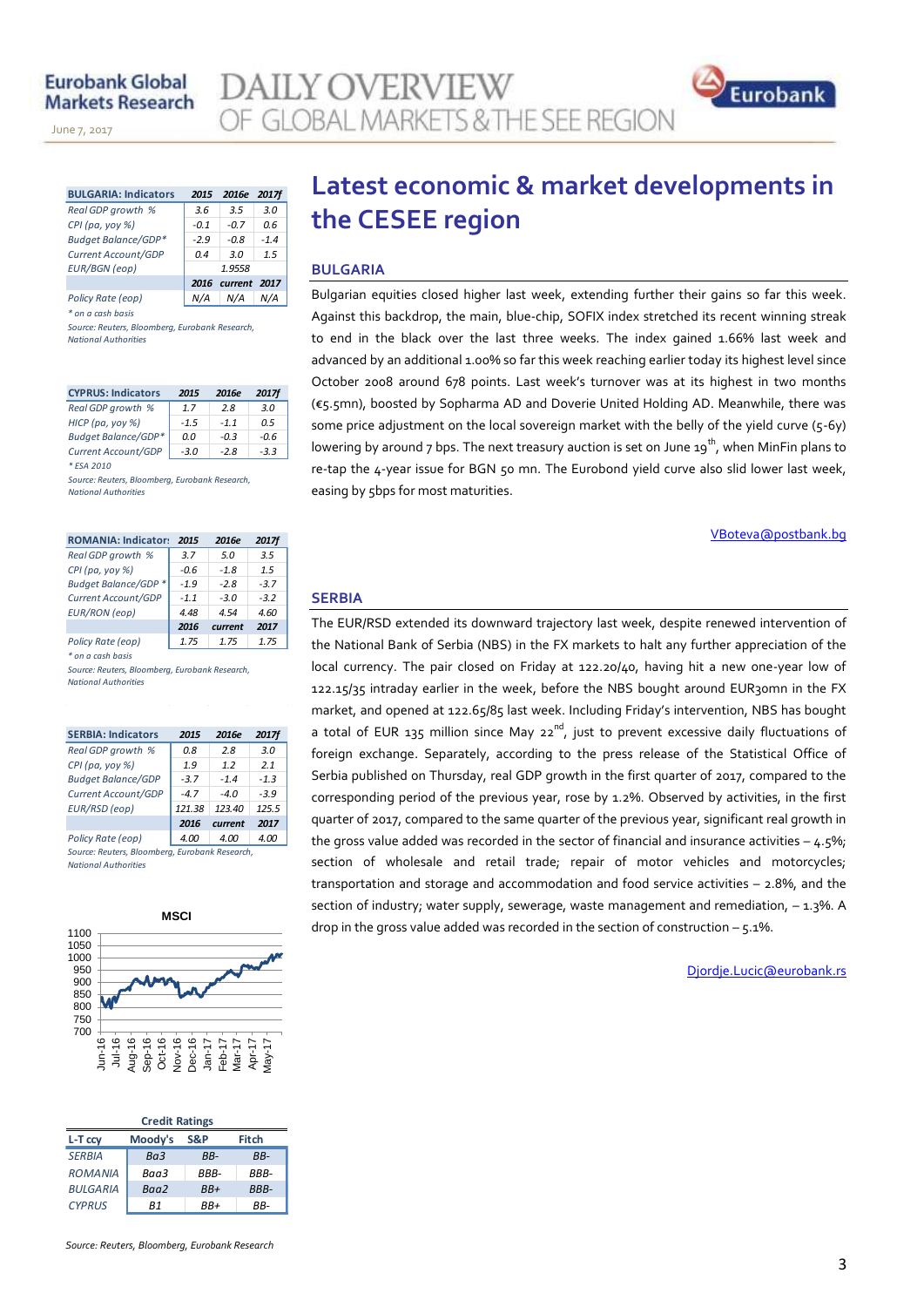## **Eurobank Global Markets Research**

June 7, 2017

DAILY OVERVIEW OF GLOBAL MARKETS & THE SEE REGION



November 14, 2013 **GLOBAL MARKETS**

| ΔD      | <b>AYTD</b> |
|---------|-------------|
| 0.8%    | 11.9%       |
| $-0.3%$ | $-13.2%$    |
| $-1.0%$ | 2.2%        |
|         |             |

## **CESEE MARKETS**

| <b>SERBIA</b>                    |                      |                  |                     | <b>ROMANIA</b>        |                  |                  |                     | <b>BULGARIA</b>       |                  |                  |                 |
|----------------------------------|----------------------|------------------|---------------------|-----------------------|------------------|------------------|---------------------|-----------------------|------------------|------------------|-----------------|
| <b>Money Market</b>              |                      |                  |                     | <b>Money Market</b>   |                  |                  | <b>Money Market</b> |                       |                  |                  |                 |
| <b>BELIBOR</b>                   | Last                 | <b>ADbps</b>     | <b>∆YTD bps</b>     | <b>ROBOR</b>          | Last             | <b>ADbps</b>     | <b>AYTD bps</b>     | <b>SOFIBOR</b>        | Last             | <b>ADbps</b>     | ∆YTD bps        |
| T/N                              | 3.02                 | 0                | $\overline{2}$      | O/N                   | 0.53             | #VALUE!          | $-3$                | <b>LEONIA</b>         | $-0.27$          | 13               | $-27$           |
| 1-week                           | 3.18                 | $\overline{2}$   | $\mathbf{1}$        | 1-month               | 0.65             | #VALUE!          | $-11$               | 1-month               | $-0.16$          | 0                | $\mathcal{O}$   |
| 1-month                          | 3.36                 | $\mathbf{1}$     | $\mathbf{1}$        | $3$ -month            | 0.86             | #VALUE!          | $-4$                | 3-month               | $-0.08$          | $\mathbf{1}$     | $-1$            |
| 3-month                          | 3.54                 | $\mathbf{1}$     | $\overline{7}$      | 6-month               | 1.06             | #VALUE!          | $-5$                | 6-month               | 0.04             | 0                | $-4$            |
| 6-month                          | 3.72                 | $\mathbf{1}$     | 6                   | 12-month              | 1.24             | #VALUE!          | $-1$                | 12-month              | 0.42             | 0                | $\overline{2}$  |
| <b>RS Local Bonds</b>            |                      |                  |                     | <b>RO Local Bonds</b> |                  |                  |                     | <b>BG Local Bonds</b> |                  |                  |                 |
|                                  | Last                 | <b>ADbps</b>     | <b>AYTD bps</b>     |                       | Last             | <b>ADbps</b>     | <b>AYTD bps</b>     | (yields)              | Last             | <b>ADbps</b>     | ∆YTD bps        |
| 3Y RSD                           | 4.89                 | 0                | $-14$               | 3Y RON                | 1.36             | $-1$             | $-26$               | 3Y BGN                | $-0.02$          | 0                | $-18$           |
| 5Y RSD                           | 5.27                 | 0                | $-9$                | 5Y RON                | 2.22             | 0                | $-30$               | 5Y BGN                | 0.22             | $-2$             | $-29$           |
| 7Y RSD                           | 5.65                 | $\overline{2}$   | $\overline{2}$      | 10Y RON               | 3.34             | 0                | $-31$               | 10Y BGN               | 1.56             | 0                | $-35$           |
| <b>RS Eurobonds</b>              |                      |                  |                     | <b>RO Eurobonds</b>   |                  |                  |                     | <b>BG Eurobonds</b>   |                  |                  |                 |
|                                  | Last                 | <b>ADbps</b>     | <b>∆YTD bps</b>     |                       | Last             | <b>ADbps</b>     | ∆YTD bps            |                       | Last             | <b>ADbps</b>     | ∆YTD bps        |
| USD Nov-17                       | 1.74                 | 6                | $-58$               | <b>EUR Oct-25</b>     | 1.92             | #N/A N/A         | $-22$               | EUR Jul-17            | $-1.57$          | $\mathbf{1}$     | $-125$          |
| <b>USD Nov-24</b>                | 6.32                 | $\boldsymbol{0}$ | $-9$                | USD Jan-24            | 3.27             | $\overline{2}$   | $-59$               | <b>EUR Sep-24</b>     | 1.31             | $-14$            | $-37$           |
| <b>CDS</b>                       |                      |                  |                     | <b>CDS</b>            |                  |                  |                     | <b>CDS</b>            |                  |                  |                 |
|                                  | Last                 | <b>ADbps</b>     | ∆YTD bps            |                       | Last             | <b>ADbps</b>     | <b>AYTD bps</b>     |                       | Last             | <b>ADbps</b>     | <b>AYTD bps</b> |
| 5-year                           | 168                  | 0                | $-39$               | 5-year                | 104              | $\mathbf{1}$     | $-5$                | 5-year                | 113              | 3                | $-39$           |
| 10-year                          | 221                  | 0                | $-35$               | 10-year               | 149              | $\it{O}$         | $-3$                | $10$ -year            | 165              | 0                | $-29$           |
| <b>STOCKS</b>                    |                      |                  |                     | <b>STOCKS</b>         |                  |                  |                     | <b>STOCKS</b>         |                  |                  |                 |
|                                  | Last                 | $\Delta D$       | <b>AYTD</b>         |                       | Last             | ΔD               | <b>AYTD</b>         |                       | Last             | $\Delta D$       | <b>AYTD</b>     |
| BELEX15                          | 714.9                | $-0.36%$         | $-0.35%$            | <b>BET</b>            | 8675.2           | $-1.07%$         | 22.44%              | <b>SOFIX</b>          | 677.6            | 0.56%            | 15.54%          |
| <b>FOREX</b>                     |                      |                  |                     | <b>FOREX</b>          |                  |                  |                     | <b>FOREX</b>          |                  |                  |                 |
|                                  | Last                 | AD               | <b>AYTD</b>         |                       | Last             | ΔD               | <b>AYTD</b>         |                       | Last             | ΔD               | <b>AYTD</b>     |
| <b>EUR/RSD</b>                   | 122.20               | 0.04%            | 1.03%               | <b>EUR/RON</b>        | 4.5603           | 0.20%            | $-0.47%$            | USD/BGN               | 1.7388           | $-0.05%$         | 6.88%           |
|                                  | <b>BELEX15 Index</b> |                  |                     |                       |                  | <b>BET Index</b> |                     | <b>SOFIX Index</b>    |                  |                  |                 |
| 800                              |                      |                  |                     | 9400                  |                  |                  |                     | 700                   |                  |                  |                 |
| 750                              |                      |                  |                     | 8900<br>8400          |                  |                  |                     | 650                   |                  |                  |                 |
| 700                              |                      |                  |                     | 7900                  |                  |                  |                     | 600                   |                  |                  |                 |
| 650                              |                      |                  |                     | 7400                  |                  |                  |                     | 550                   |                  |                  |                 |
| 600                              |                      |                  |                     | 6900                  |                  |                  |                     | 500                   |                  |                  |                 |
|                                  |                      |                  |                     | 6400<br>5900          |                  |                  |                     | 450<br>400            |                  |                  |                 |
| 550                              |                      |                  |                     |                       |                  |                  |                     |                       |                  |                  |                 |
| Jun-16                           | $Step-16$            | Dec-16           | Mar-17<br>$J$ un-17 | Jun-16                | Aug-16<br>Oct-16 | Dec-16<br>Feb-17 | Apr-17<br>$J$ un-17 | Jun-16                | Aug-16<br>Oct-16 | Dec-16<br>Feb-17 | Apr-17          |
|                                  |                      |                  |                     |                       |                  |                  |                     |                       |                  |                  |                 |
| <b>EUR/RON</b><br><b>EUR/RSD</b> |                      |                  |                     |                       | <b>USD/BGN</b>   |                  |                     |                       |                  |                  |                 |
| 126                              |                      |                  | 4.60                |                       |                  |                  | 1.90                |                       |                  |                  |                 |
|                                  |                      |                  | 4.55                |                       |                  |                  | 1.85                |                       |                  |                  |                 |
| 124                              |                      |                  |                     | 4.50                  |                  |                  |                     | 1.80                  |                  |                  |                 |
| 122                              |                      |                  |                     | 4.45                  |                  |                  |                     | 1.75                  |                  |                  |                 |
|                                  |                      |                  |                     | 4.40<br>4.35          |                  |                  |                     | 1.70                  |                  |                  |                 |
| 120                              |                      |                  |                     | $J$ un-16             | $Sep-16$         | Dec-16           | $Jun-17$            | 1.65                  |                  |                  |                 |
| Jun-16                           | $Step-16$            | Dec-16           | $J$ un-17<br>Mar-17 |                       |                  |                  | Mar-17              | $J$ un-16             | $Sep-16$         | Dec-16<br>Mar-17 | $J$ un-17       |

*Source: Reuters, Bloomberg, Eurobank Economic Analysis and Financial Markets Research Data updated as of 10:50 EEST*